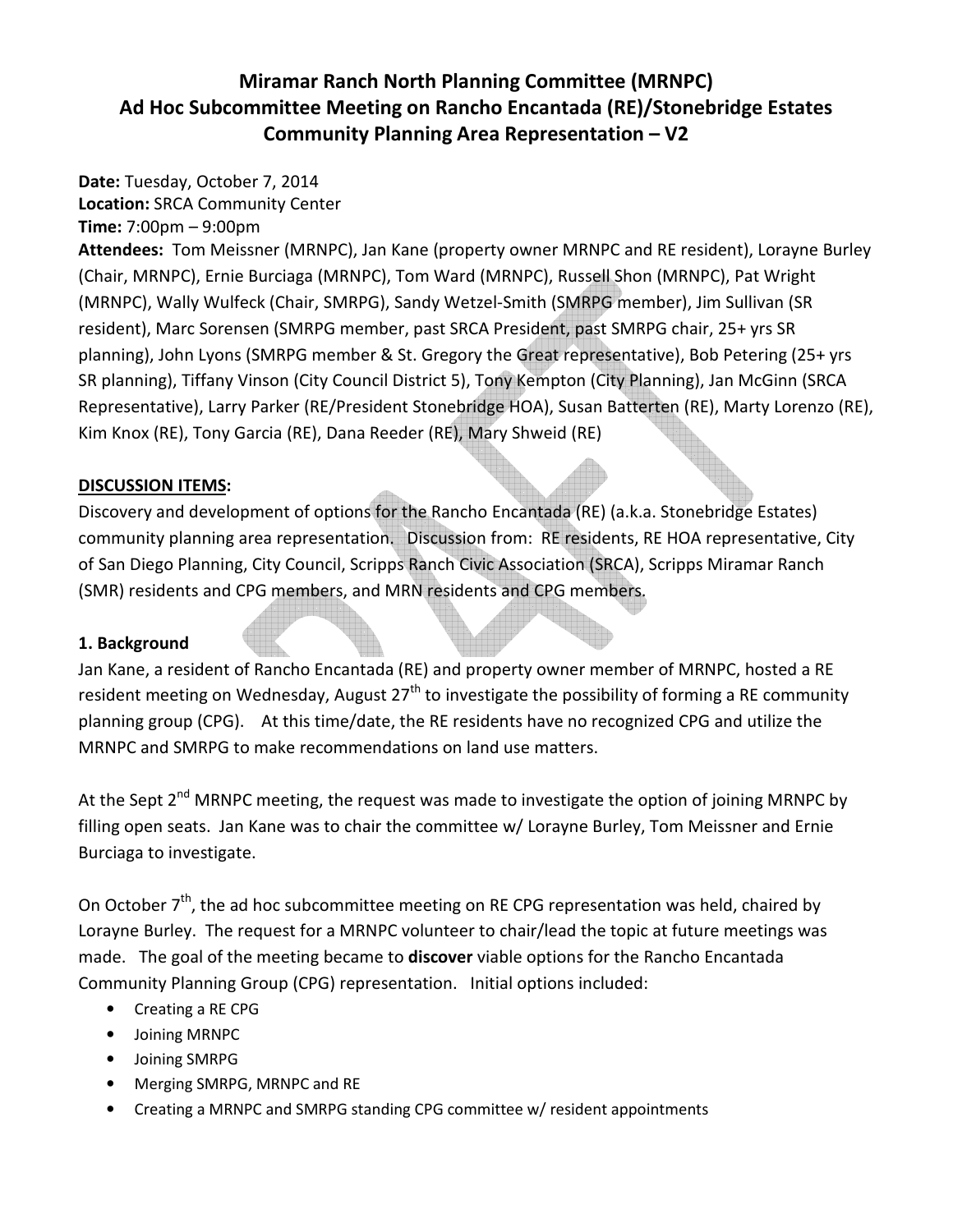- Scheduling Ad Hoc Subcommittee meetings for RE residents by either MRNPC or SMRPG
- Not ready to decide due to lack of information
- Fill-in the blank
- Fill-in the blank

#### 2. RE residents and RE HOA

#### Mr. Larry Parker, RE resident and HOA President, provided comment:

Mr. Parker thanked both SMRPG and MRNPC planning groups for their support for the RE community. Mr. Parker shared that the Stonebridge HOA meets 6/six times per year. Has an email distribution list and posts flyers near park area to assist w/ communication. All single family homes (876 total) are HOA members, not including residents living in the apartments.

#### 3. City Planning and City Council District 5

# Tony Kempton and Tiffany Vinson provided comment:

City Council District 5 and City Planning met on Monday, Oct  $6<sup>th</sup>$  to review & discuss options per request from RE residents for CPG representation. The recommendations presented:

#### (a) The formation of a new (MRNPC or SMRPG) standing subcommittee with RE members.

Members would only be able to vote on the standing committee actions.

Requires amendment of the Bylaws, new boundary map and CPG name change.

Keeps the existing community plans.

Appointed or elected members from RE.

Takes about 4-6 months to complete.

# (b) The addition of new RE board members to either SMRPG or MRNPC.

Requires amendment of the Bylaws, new boundary map and CPG name change.

Keeps the existing community plans.

Elected members from RE.

Takes about 10 months to complete.

# (c) The combining of all 3/three CPGs keeping exiting community plans.

Requires amendment/new Bylaws, new boundary map, and name change.

Keep the existing community plans.

Takes about 10-12 months to complete.

# (d) The combining of all 3/three CPGs w/ re-write of community plans.

Requires amendment/new Bylaws, new boundary map, and name change.

Re-writing new community plans for the newly created planning area.

Takes about 5 years to complete.

The past 2011 redistricting issues were discussed. Next council redistricting is in 2020. Scripps Ranch was considered for division along Spring Canyon Road (SCR). South of SCR, SMR was to be moved to District 6 and north of SCR, MRN was to remain in District 5.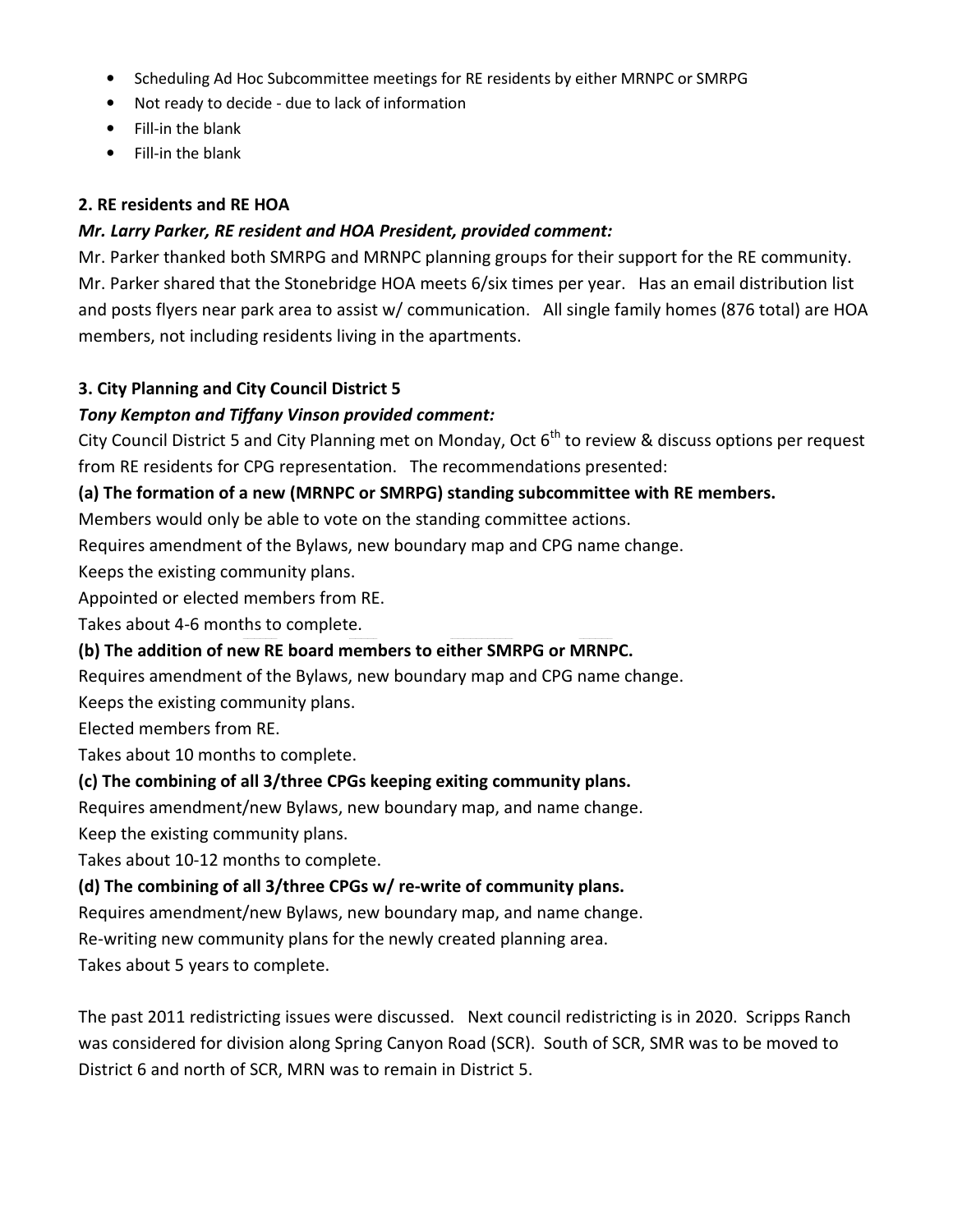#### Marc Sorensen provided comment:

RE was designed as a Future Urbanizing Planning (FUP) area. SMR has an FBA for facility and land improvement projects. MRN has a developer contract w/ funds for projects. RE does not have a FPA or DIF and, under the FUP is assigned the City Planning Commission as the go to CPG. (Note by Marc: In the 2003 SR fires, the RE area provided an excellent fire break turning the flames south, away from SR. Many SR residents appreciate RE for that.) A separate RE CPG would too small – only cell antennas, speed limits. These are considered minor issues to the City. Tread is for one SR CPG with subcommittees at the micro level. Understands that RE is looking for a voice and agrees that RE should be integrated into the SR community. Integrating into the SRCA would be a good first step. The SR Parks & Recreation Council manages all 3 CPG areas now.

#### Bob Petering provided comment:

Through all his years in SR community planning always thought the CPGs should be merged – long term. CPGs expand and contract based on issues within the community.

#### John Lyons provided comment:

Mr. Lyons shared that he is attending the meeting tonight as a SMRPG member and a representative of the St. Gregory the Great Catholic Church. Also, requested a St. Gregory the Great appointment or seat on any join or merge of CPGs. SMRPG with a 20 member roster would need to add RE seats. Asked about membership of a single CPG and whether it would be based on community areas w/  $10(SMR) - 8(MRN) - 2(RE)$  or 8-8-4 or 12-10-2 – or with members at large. How would a single CPG be formed?

# Wally Wulfeck provided comment:

For a merged of existing SR CPGs, Mr. Wulfeck supports the member at large CPG approach so that residents can come from any SR areas. Next City Council redistricting review is in 2020. Merge would need to start in next 3-4 years.

#### Pat Wright provided comment:

Ms. Wright is not in favor of any merge of SR CPGs. SMRPG has in the past been too overbearing/bullied MRN.

# 4. Scripps Ranch Civic Association

# Jan McGinn provided comment:

Ms. McGinn shared that she is the SRCA District 5 representative and has lived in SR for over 22 years. She is also involved w/ the SRCA Membership and SRCA Community Fair event. SRCA wants to work to improve partnerships with RE. SRCA is currently providing email communication, RE content on the SRCA website and Stonebridge Facebook page. Ms. McGinn shared that the SRCA plans to add two new SRCA improvements to assist with better partnership and communication:

(a) The addition of two/2 RE district seats to the SRCA committee for the RE area.

(b) SRCA website link setup for RE residents to subscribe to a new Stonebridge Estates mailing list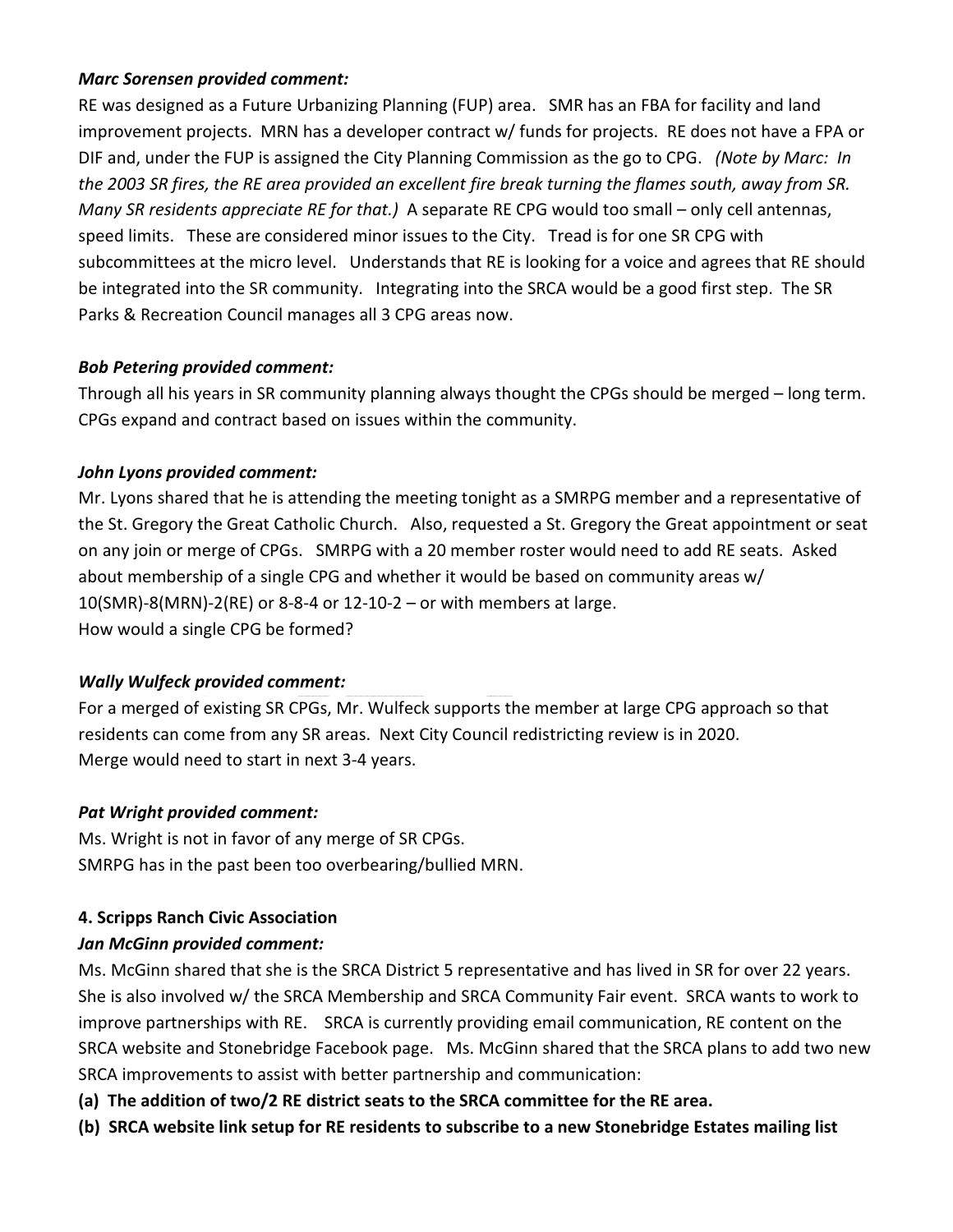The RE/Stonebridge mailing list provides announcements for activities, events, alerts and communications both to and from the SRCA. All interested RE residents are invited to attend the monthly SRCA meetings.

RE residents expressed interest in the SRCA Newsletter. Presently, Jan Kane and Larry Parker deliver copies of the SRCA newsletter to their RE neighborhood residents. There have been problems w/ finding additional volunteers to assist w/ the delivery of the newsletters. The cost burden to the SRCA for printing the extra copies, due to the decline in membership and advertising revenue, has prevented mass printing.

#### Larry Parker provided comment:

Mr. Parker thanked Ms. McGinn for speaking at the meeting about the SRCA services and offering to provide the new RE mailing list. Mr. Parker encouraged RE residents to sign up for the new SRCA mailing list and offered to help with the newsletter distribution problem.

# Marc Sorsensen provided comment:

When MRN came online, the Scripps Ranch Villages developer, McMillian Properties, paid funds to the SRCA to assist w/ the newsletter cost and delivery. When RE came online no funds were provided. The SRCA wants to provide newsletters to the RE community but funding/\$\$ is the problem.

# Sandy Wetzel-Smith provided comment:

A good start for RE representation on community issues would be to fill the two proposed SRCA seats and then use the CPG standing committee as input on speed limits and cell antenna.

# Pat Wright provided comment:

Suggested that RE residents start working with the SRCA. Start feeling like one community first, under the SRCA, then decide about CPG representation.

# 5. SMR residents and CPG members/MRN residents and CPG members

Discussion on why join with MRN? SMR is approx 7500, MRN is 4500, and RE is 980. MRN is more similar in size, age and close to being built out. RE residents feel MRN is a better planning area fit.

# Lorayne Burley provided comment:

The weak communication channels, between RE and the MRN/SMR areas, have contributed to the reason that RE residents feel that they have little to no say on planning issues.

Appreciates the new changes that the SRCA is adding to improve RE communications and build a stronger RE partnership. Thanked Jan McGinn for attending.